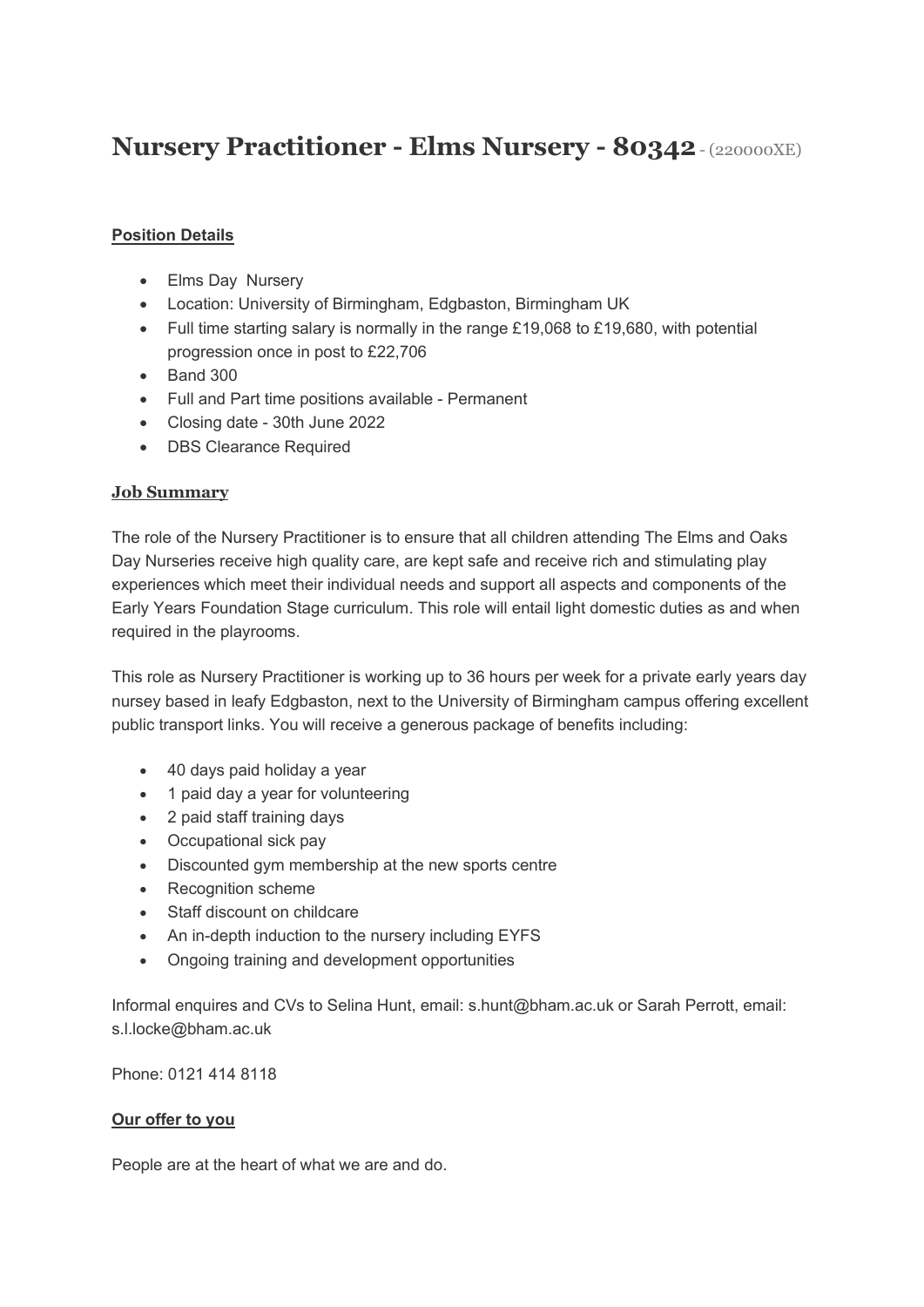The University of Birmingham is proud to have been a part of the City of Birmingham and the wider region for over 100 years, and we are equally proud to be recognised as a leading global university.  We want to attract talented people from across the city and beyond, support them to succeed, and celebrate their success. 

We are committed to helping the people who work here to develop through our sector-leading Birmingham Professional programme which provides all professional services staff with development opportunities and the encouragement to reach their full potential.  With almost 5,000 professional services jobs in a wide-range of functions in Edgbaston and in our campus in Dubai, there are plenty of opportunities for you to be able to develop your career at the University. 

We believe there is no such thing as a typical member of staff and that diversity is a source of strength that underpins the exchange of ideas, innovation, and debate.  We warmly welcome people from all backgrounds and are committed to fostering an inclusive environment where diversity is at the heart of who and what we are, and how we work. 

Supporting our people to achieve a healthy work/life balance is important both to our employees and to the success of the University and, depending on the role, we offer a variety of flexible working arrangements. We therefore welcome discussions on all forms of flexible working. 

Find out more about the [benefits of working for the University of Birmingham](https://intranet.birmingham.ac.uk/hr/pay-and-reward/benefits/index.aspx)

On campus there is also a state-of-the-art sports centre with pool, shops, places to eat and drink, art gallery, museum, and botanical gardens.

### **Main duties**

1. Provide high quality, positive care for children through social, emotional, educational and practical interaction, nurturing and guidance.

2. Make sure the children are kept safe, are well, and that Child Protection Procedures are followed.

3. Implement the key worker system to address the individual needs of each child, their family and carers.

- 4. Observe and keep records of the activities and progress of children.
- 5. Partner with parents/carers to keep them informed of their child's day and progress.
- 6. Organise, maintain and ensure a clean, tidy, hygienic, safe, child-friendly environment.

7. Supervise activities such as arts and craft, cooking, reading, music, outdoor and physical activities.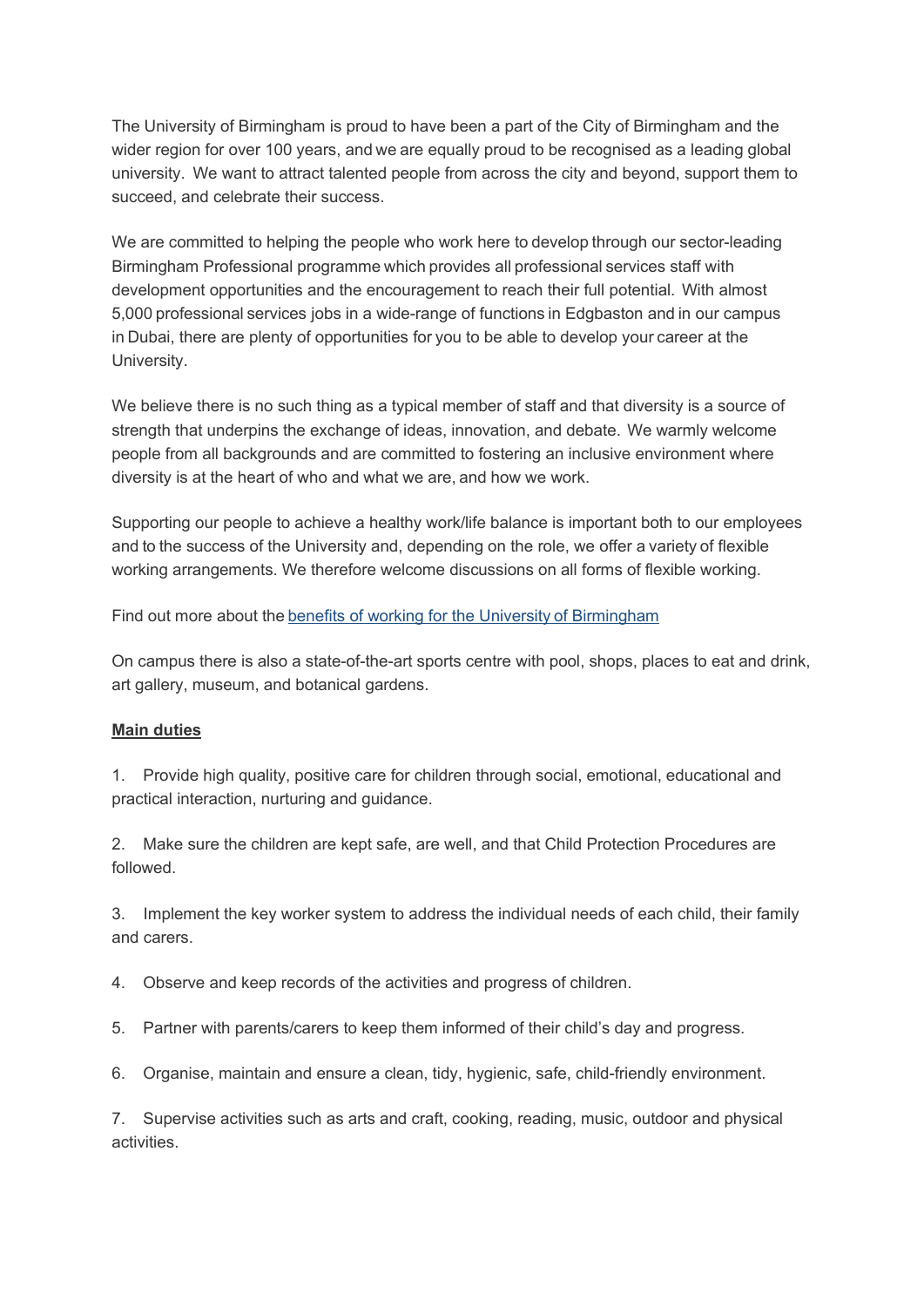8. Maintain toys and equipment.

9. Feed babies and ensure the nutritional needs of children are met, complying with Food Safety Regulations.

10. Change nappies and help children with potty/toilet training.

11. Help children to learn social, emotional, numeracy, language and practical skills.

12. Work with staff within the nursery to provide a high quality nursery service.

13. Work with outside professional bodies or agencies as appropriate.

14. Implement the daily routine of the nursery.

15. Participate in meetings.

16. Follow the nursery's practices, processes and procedures. E.g. positive behaviour management techniques.

17. Learn about developments in childcare and undertake training as required.

18. Ensure the health and safety of colleagues and children, complying with all Health and Safety requirements.

19. Treat everyone with dignity and respect, supporting equality and valuing diversity.

20. Undertake other duties as required.

#### **Required Knowledge, Skills, Qualifications, Experience**

1. Childcare and Education NVQ Level 3 or working towards (soon to be quailified)

2. GCSE English Language and Maths at Grade C or above

3. Experience of working with children from birth to 5 years and positive behaviour management

4. Knowledge of developments in early years education and willingness to undertake training

5. Knowledge of legislation, regulations, inspection criteria and curriculum relevant to Early Years.

6. Understanding of how to ensure health and safety and hygiene in a childcare setting

7. Understanding of and commitment to Child Protection procedures